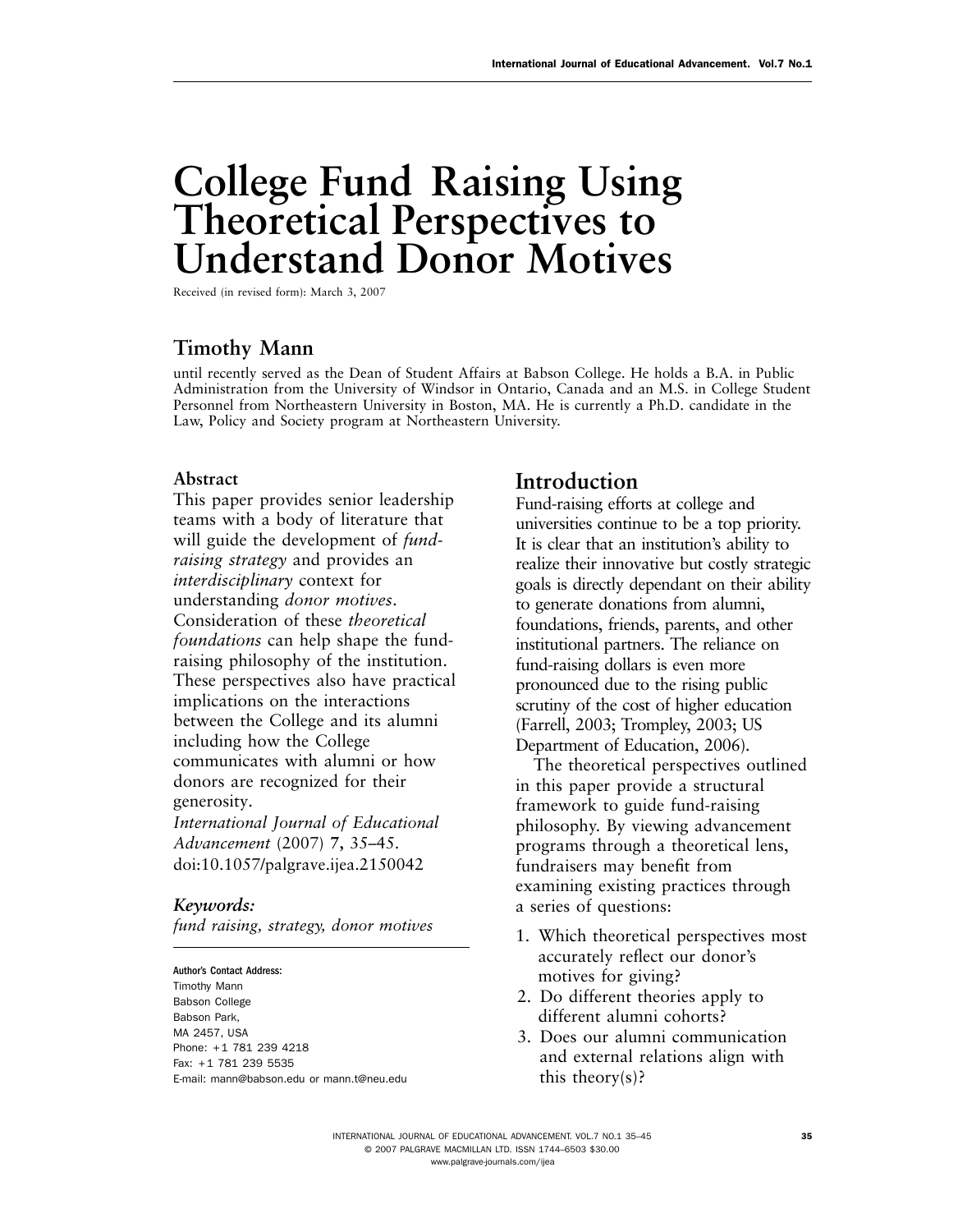4. What can we change to more effectively align our fund-raising strategy with what motivates or influences different donors on our campus?

# **Theoretical Context**

In philanthropic literature, altruism is often referenced as a primary motive for why individuals make donations to a particular cause or charity. In the campus setting, it is argued that an individual's experience while attending college creates a special sense of obligation that results in a donation being made to their alma mater.<sup>1</sup> The notion of altruism has developed into a loosely organized theory of charitable giving that embraces some tenets from volunteerism and elements of charitable economics literature.

While this theory provides one perspective for why some individuals make donations, it does not account for other contributing bodies of literature that provide a more comprehensive understanding of philanthropic motives. Rose-Ackerman  $(1996)$  for example, believes that altruism and nonprofit entrepreneurship cannot be understood within a standard economic framework. She goes on to state that to better understand the variables that motivate individuals to make a donation, further inquiry is needed in the areas of organizational behavior and the voluntary sector. Olson (1965) suggests that individuals are sometimes motivated by a desire to win prestige, respect, friendship, and other social and psychological objectives (p. 60), while Becker (1974) finds that apparent charitable behavior can also

be motivated by a desire to avoid the scorn of others or to receive social acclaim (p. 1083).

There is a strong interdisciplinary body of literature that when contrasted and coordinated, provides for a broader understanding of what motivates people to give. Philanthropy cannot be viewed in the context of a single field or discipline. Rather, some may describe it more as an art than representing one specific academic or vocational focus.

Development efforts are intended to improve the quality of life of its beneficiaries and because of its broad and virtuous goals, philanthropy is embedded throughout many traditional scholarly areas including organizational behavior, sociology, economics, consumer behavior, and marketing and sales. Fig. 1 illustrates the diverse theoretical perspectives that are critical to understanding philanthropy and how it is woven into the fabric of several scholarly disciplines. Consequently, it is important to consider an inter-theoretical framework from which to understand the connectedness of philanthropic efforts stemming from multiple disciplines.

# **Summary of Theoretical Perspectives**

An overview of diverse theoretical literature may assist advancement efforts in evaluating the alignment of fund-raising programs, alumni relations, and external outreach efforts with an understanding of how and what motivates donors to be charitable to their alma mater. Table 1 provides a summary of these theoretical perspectives and their potential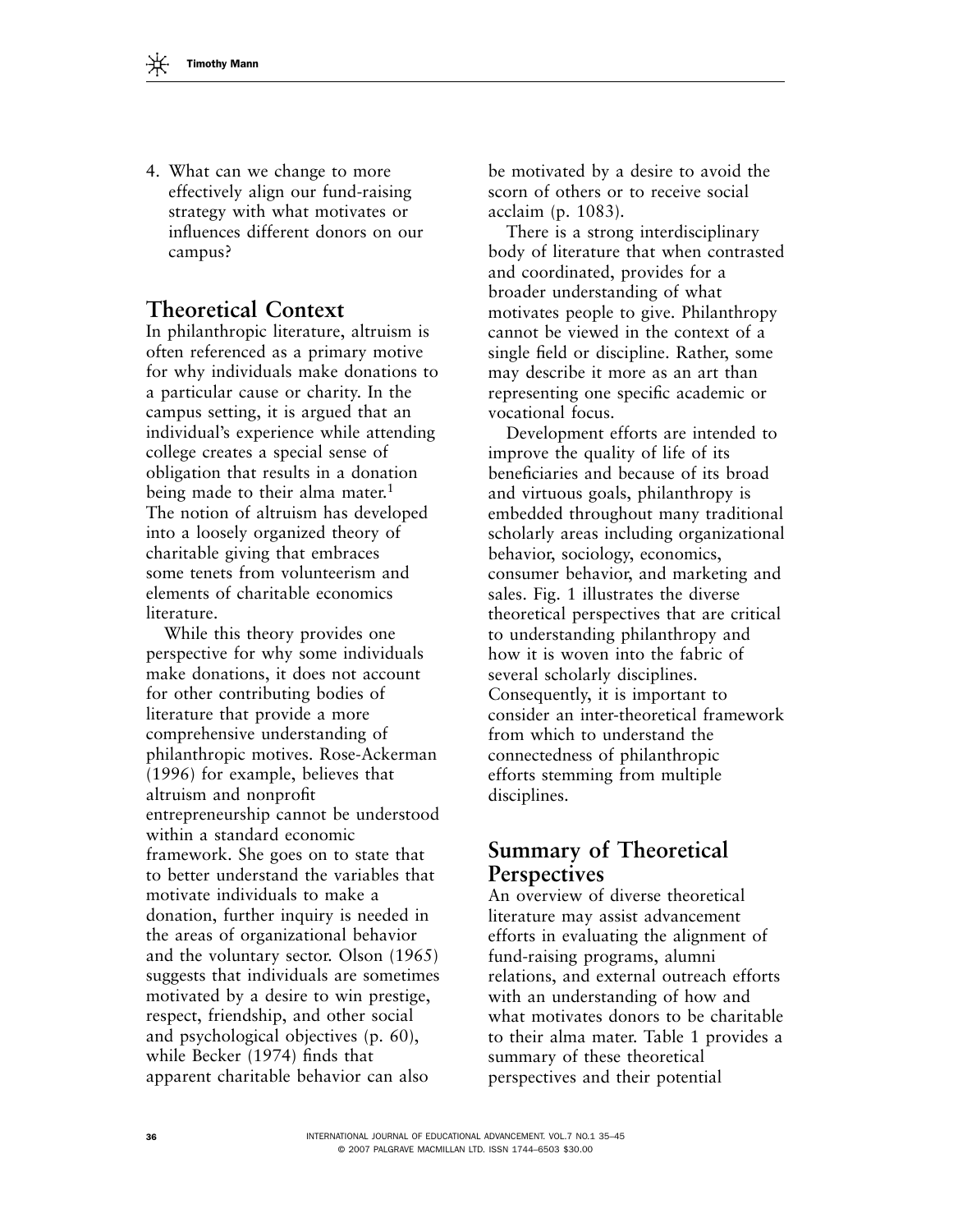$\,$   $\,$   $\,$ 

| Theory                           | Characteristics                                                                                                                                                                                                                                                                                                                                         | <b>Fundraising considerations</b>                                                                                                                                                                                                                                                                                                                                             |
|----------------------------------|---------------------------------------------------------------------------------------------------------------------------------------------------------------------------------------------------------------------------------------------------------------------------------------------------------------------------------------------------------|-------------------------------------------------------------------------------------------------------------------------------------------------------------------------------------------------------------------------------------------------------------------------------------------------------------------------------------------------------------------------------|
| Charitable giving                | There are three motivations to<br>explain why people make donations:<br>(1) altruism, (2) reciprocity, and<br>(3) direct benefits; altruism is a<br>primary motive in explaining why<br>individuals make donations to a<br>particular cause or charity                                                                                                  | Alumni feel a sense of obligation<br>towards alma mater; have pride in<br>their association with their College;<br>alumni feel a responsibility to make<br>donations                                                                                                                                                                                                          |
| Organizational<br>identification | People define themselves (in part)<br>by their association with the<br>organization; they feel a strong<br>connection to the organization;<br>proud parent phenomenon; celebrate<br>the organizations successes<br>(i.e. achieving important goals)                                                                                                     | Alumni who feel connected to the<br>College as an organization will<br>celebrate the achievement of its<br>strategic and fund-raising goals;<br>they will be inclined to support<br>these goals and be motivated to<br>be a donor                                                                                                                                             |
| Social identification            | A person's identity is influenced<br>by how they order themselves into<br>social groups or categories; their social<br>identity evolves from their ordering;<br>people develop a deep psychological<br>connection to that group (i.e. class of<br>students, roommates, athletic team)                                                                   | Alumni maintain positive<br>psychological connections to a group(s)<br>from their College<br>experience; fund-raising efforts<br>can focus on group-specific goals<br>to motivate alumni to make donations<br>(i.e. hockey team, debate team)                                                                                                                                 |
| Economics                        | Donors feel utility in making a<br>gift that benefits the recipients; the<br>more apparent the need, the more<br>motivated they are to make a<br>donation                                                                                                                                                                                               | When a potential donor better<br>understands the need or value for gift,<br>there is an increased likelihood that<br>they will make a gift                                                                                                                                                                                                                                    |
| Services-philanthropic           | People's behavioral intent is<br>influenced by three constructs:<br>$(1)$ service value, $(2)$ service quality,<br>and (3) satisfaction; these constructs<br>shape a person's overall experience<br>and perception of an organization                                                                                                                   | When alumni feel they receive<br>professional service and value from<br>their alma mater, they are likely<br>to have a more positive perception<br>of the organization and its fund-raising<br>needs                                                                                                                                                                          |
| Relationship-marketing           | Customers have relationships<br>with an organization ranging<br>from transactional to highly<br>relational; customers who have a<br>positive relationship feel connected<br>to the organization, whereas<br>transactional customers view their<br>relationship as an exchange of<br>services and have no emotional<br>investment in the<br>organization | Effective communication with<br>alumni will help shape a positive<br>relationship between the<br>College and the alumnus;<br>Conversely, poor communication will<br>shape the relationship as more<br>transactional; developing positive<br>relationships between alumni and their<br>College will create an emotional<br>connection that may support fund-raising<br>efforts |

Table 1: Summary of theoretical perspectives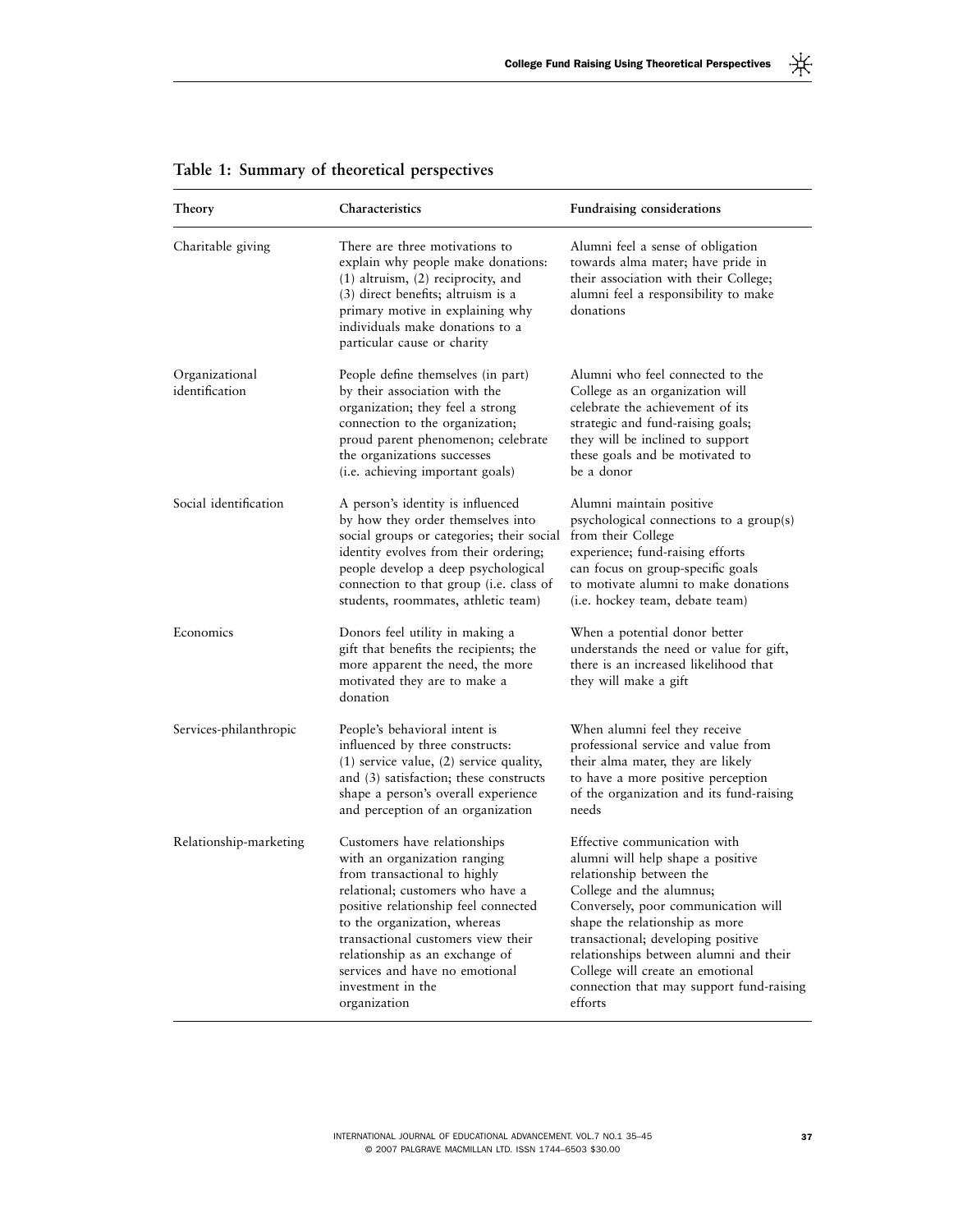implications for fund-raising. Following this summary is a more detailed review of each perspective.

#### **Charitable giving theory**

Throughout the charitable giving literature, there are references to three possible motivations that explain why people give. These are (1) altruism, (2) reciprocity, and (3) direct benefits (Bruggink and Siddiqui, 1995). The benefit of this particular body of literature is that it is crafted in a language that fits directly into the field and practice of fund-raising and philanthropy. Consequently, it provides a clear premise that is applicable and understandable.<sup>2</sup>

The first motivation for giving states that individuals have altruistic preferences to their alma mater. This may be driven by a social sense of obligation to provide collective goods and services to society. In addition, the sense of obligation is further enhanced by strong feelings of allegiance and empathy towards the college (Bruggink) and Siddiqui, 1995). Advancement teams are acutely aware of this " altruistic opportunity" and organize fund-raising efforts around such events as reunions, college anniversaries, and campaign goals.

The second motivation refers to the notion of reciprocity. Reciprocity is the belief that the motivation for an individual to make a gift is based on the potential return of some benefit. Mauss (1954) concludes that giftgiving is a self-perpetuating system of reciprocity which includes three types of obligations that impact gift-giving. These three obligations include (1) the obligation to pay, (2) the obligation to receive, and (3) the obligation to repay.

As Bruggink and Siddiqui point out, this is easily understood in a setting like a church. Members of the congregation make a regular gift during the offering and in return receive the perceived benefit of a *quidpro-quo* relationship with an active church that provides both a spiritual and community benefit for their family. From a college perspective, it is more difficult to create a universal benefit comparison for all alumni based on the reality that each alumnus will have different degrees of allegiance to the college based on a number or variables including involvement in campus activities, academic success, employment success post graduation, and their geographic location relative to the campus.

The third motivation, direct benefits, refers to the advantages to growing or improving the brand value and reputation of their college and any resulting benefits that may come to them as a result. Such benefits could include a reference to their role in a prominent college publication, physical spaces being named in their honor or invitations to speak at high profile events on campus or on behalf of the college, or the perceived value of being associated (as alumni) with a college whose reputation is enhanced through vigorous alumni support.

## **Organizational identification theory**

Organizational identification theory is a critical piece of literature in the development of organizational behavior research. Institutions can examine why individuals feel a very high level of connectedness to the organization, or more specifically their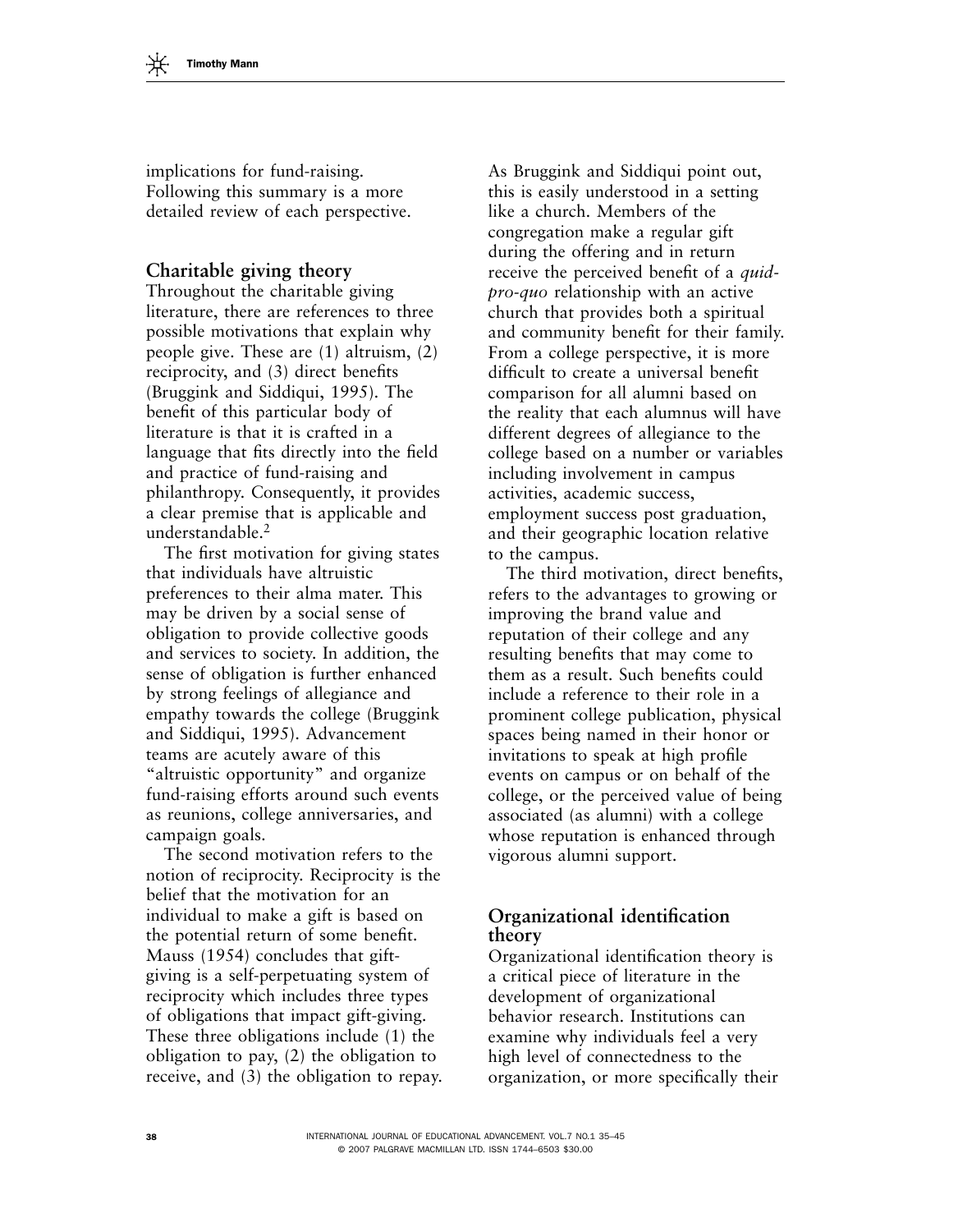

Figure 1: Theoretical framework for understanding donor motives

alma mater. Organizational identification is defined as "the perception of oneness with or belongingness to an organization, where the individual defines themselves in terms of the organizations(s) in which he or she is a member" (Mael and Ashforth, 1992). Individuals who feel a strong connection to the organization will celebrate the successes that the organization achieves but also will be concerned when a weakness or failure is exposed. Not unlike a proud parent, the individual is very proud of the organization and what it stands for. $3$ 

The organizational identification literature was later supplemented by Bhattacharya et al. in 1995. In their work they suggested the development of a model that correlates an individual's identification with the organization with a number of factors. These factors include "organizational" and product factors, member's affiliation characteristics and member's activity characteristics" (p. 46). According to their study, members who were actively involved during their studies, such as being a member of an athletic team or Greek organization, may develop a strong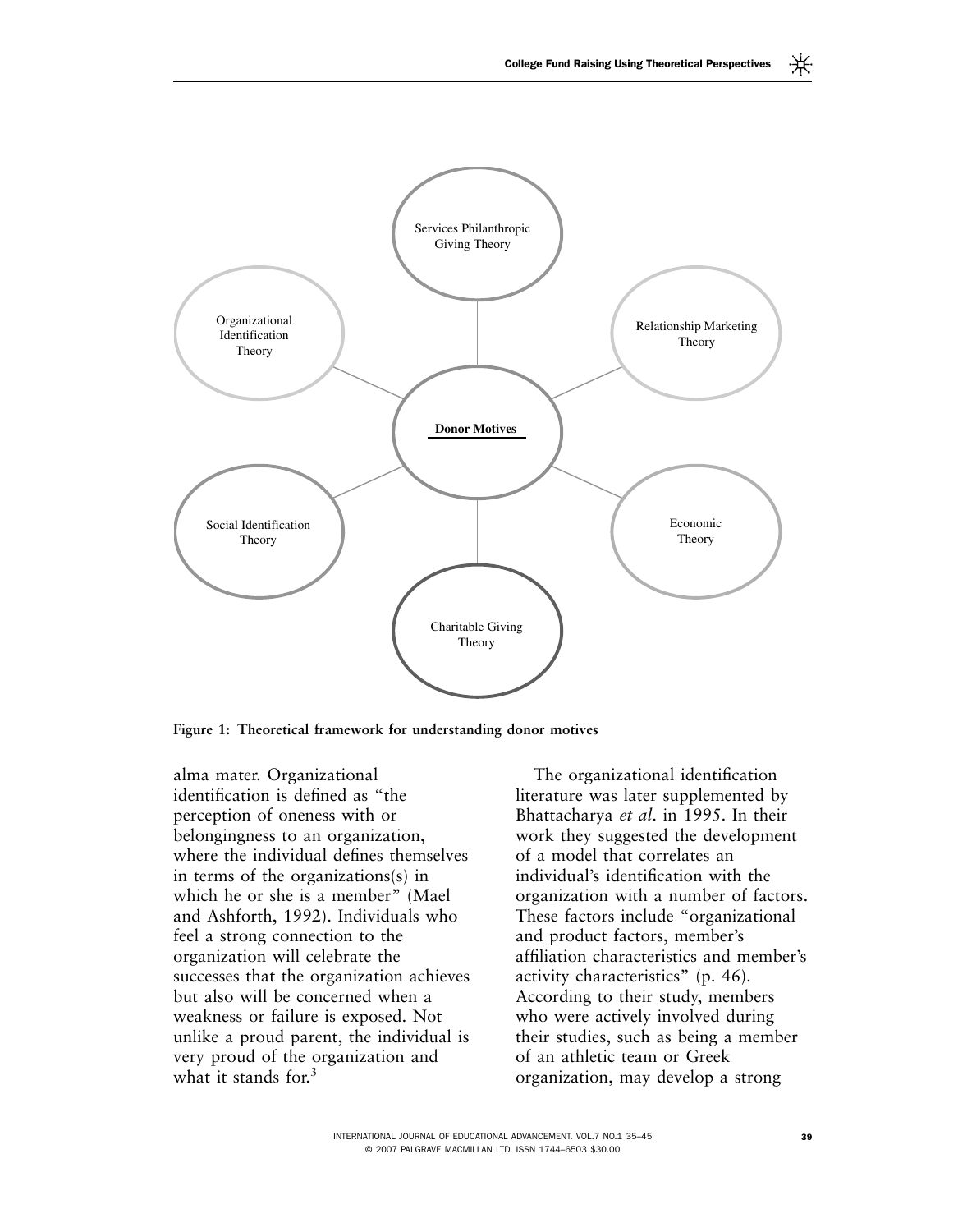bond to the College and therefore have a greater propensity to make a donation.

The consideration of organizational identification theory in college fundraising is significant because it provides a rationale explanation of why people make donations. Young (1981, p. 81) suggests five key reasons why individuals make donations to their alma mater. They include "(1) selfgenerated convictions as to the institution's merits (2) objectives and plans of the institution (3) efficiency of the institution (4) competence of the institution's leadership and  $(5)$  tax advantages. " Ashforth and Mael  $(1989)$  contend that this theory presents some limitations because research efforts "have often confused organizational identification with related constructs such as organizational commitment and internalization and with affect and behaviors, which are more appropriately seen as antecedents and/or consequences of identification" (p. 20).

#### **Social identification theory**

Social identification theory is based on the premise that each person's self concept is a combination of two components (Tajfel and Turner, 1985). The first component is one's personal identity that includes idiosyncratic characteristics such as abilities and interests. The second component is one's social identity that includes salient group classification. This theory suggests that individuals have a tendency to order themselves into a variety of social groups which includes organizational membership, gender, and age. Therefore, social identification is how individuals perceive themselves

as members of a particular social group or category.<sup>4</sup> Such identification in a college setting may manifest itself through statements like "I was a member of the baseball team" or "I was a Resident Assistant on lower campus." According to Ashforth and Mael (1989), there are two important roles that social classification provides. First, it cognitively segments and orders the social environment, providing it with a systematic means of defining others. A person is assigned the prototypical characteristics of the category to which he or she is classified. The second role is that social classifi cation enables the individual to locate or define him or herself in the social environment. "The self-concept is comprised of a personal identity encompassing idiosyncratic characteristics (e.g. bodily attributes, psychological traits, interests) and a social identity encompassing salient group classifications" (p. 20).

There are four emerging principles from the literature that help explain the role this theory has in understanding group identification. The first principle views social identification as "a perceptual cognitive construct that is not necessarily associated with any specific behaviors or affective states" (Ashforth and Mael, 1989, p. 21). Foote  $(1951)$  suggested that to identify with a group, an individual need not expend effort toward the group's goals. Instead, an individual need only perceive him or herself as psychologically intertwined with the fate of the group. Behavior and affect are viewed only as potential antecedents or consequences.

The second principle is the perspective that social identification is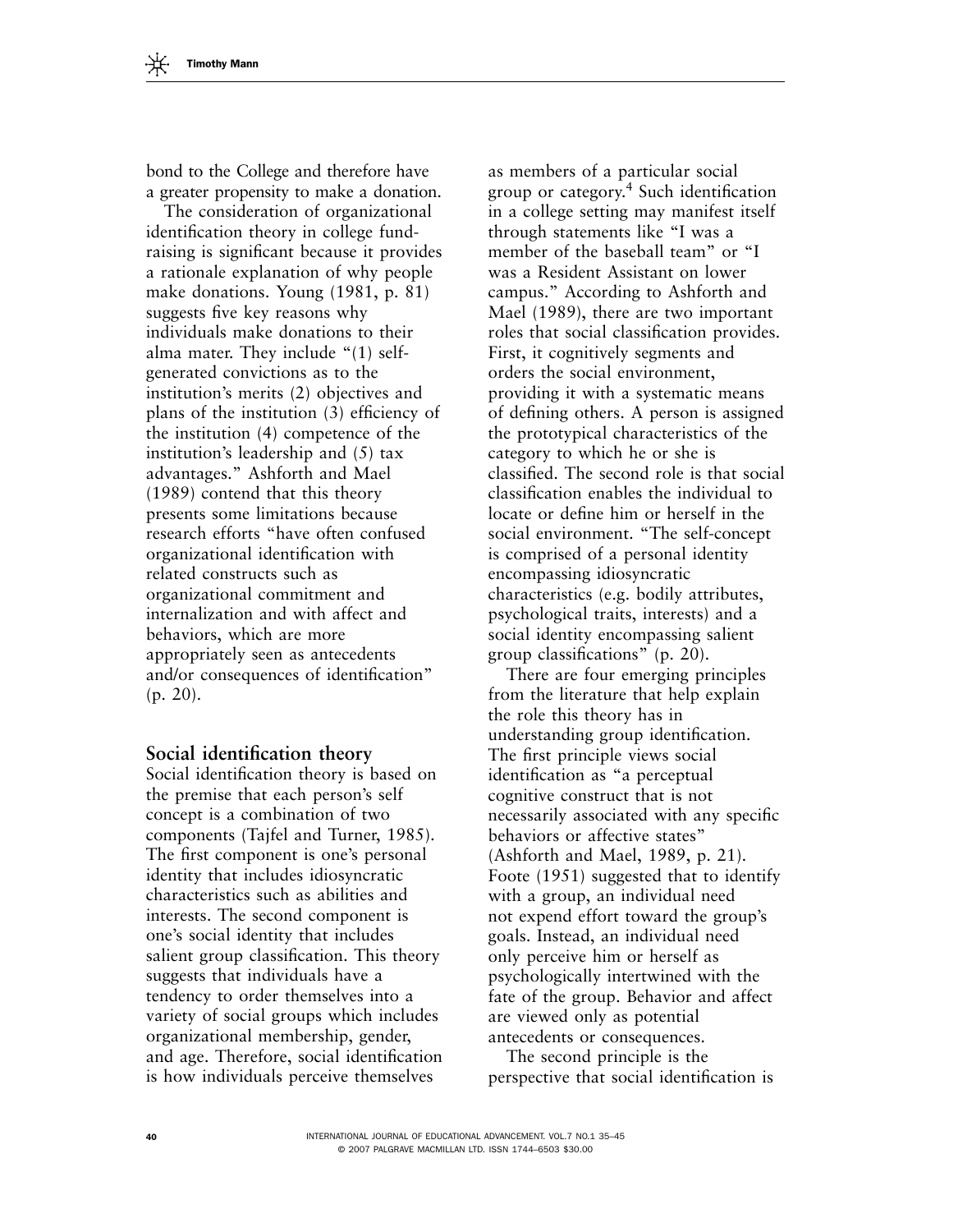seen as personally experiencing the successes and failures of the group (Tolman, 1943; Foote, 1951). Frequently, the social identification one has with a group is maintained in situations involving great loss or suffering (Brown *et al.*, 1986).

The third principle describes social identification as distinctly different from internalization (Hogg and Turner, 1987). Identification looks at the self in terms of social categories, whereas internalization refers to the integration of values, attitudes, and interests within the self as guiding principles. It is an important distinction because it highlights the plausible situation where an individual may define his or herself in terms of the organization and yet she or he can disagree with the prevailing values, strategy, power structure, ethics, and overall direction that organization is going ( Martin and Siehl, 1983, p. 22).

The final principle states that identification with a group is not unlike the way an individual identifies with a person such as a parent, teacher, or sports figures or as one identifies with a role within an existing relationship such as a brother and sister or husband and wife. Ashforth and Mael (1989) point out that the literature comes to this conclusion from different perspectives. "Whereas identification with a group is argued to be predicated on the desire for self-definition, identification with an individual is argued to be predicated on the desire to appease, emulate or vicariously gain the qualities of the other" (Kets de Vries and Miller, 1984).

#### **Economic theory**

The economics literature is rich with research but unfortunately the studies

and analyses do not neatly fit into a model of philanthropy and understanding why people make donations. The economic literature that references charity has developed out of the theory of consumer demand for nondurable goods and services (Okunade *et al.*, 1994). This approach relies on the price and income effects of making voluntary charitable gifts. This model examines the impact of how individuals make contributions in relationship to changes in tax policy ( Feldstein, 1975 ; Hood *et al*., 1977 ).

The market forces surrounding consumer motives and the traditional nexus of supply and demand theory are more difficult to apply to philanthropic initiatives. Consequently, economists attempt to analyze philanthropy from the perspective of an interdependent utility thesis. Harrison *et al*., (1995, p. 398), suggest that a potential donor is motivated to give as a result of the impact the gift has on others.

In economic terms, the utility that the recipients or beneficiaries of the gift experience is what directly influences the donor to make the gift. " The altruistically motivated individual is one who has a high need for nurturance (the motivational need to give to others) and a low need for succorance (the motivational need to receive from others)" (Freeman, 2004). The more apparent the need for a donation, the more motivated the donor is to make a gift.<sup>5</sup>

In the higher education environment, an extension of this economic theory suggests that there is a market force which attempts to achieve a mutual satisfaction of needs. The market forces include a framework that would have alumni supply donations to their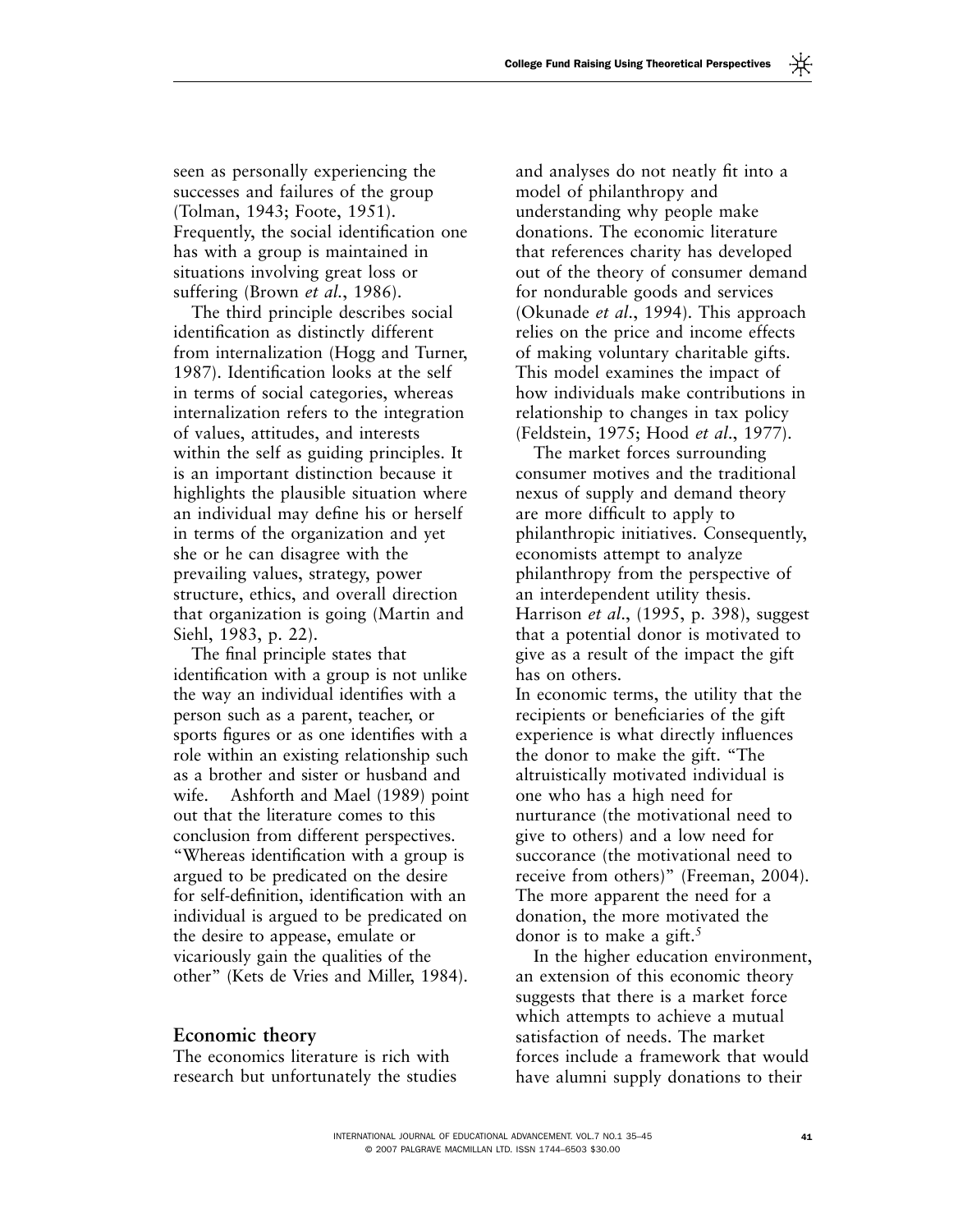alma mater, and in turn, would provide recognition to those that made gifts.

Freeman  $(2004)$  suggests that there are two variables that determine why people participate in volunteer activities. The first variable is based on how and if people value the specific charity. The second variable is whether the request carries some perceived social "pressure" (i.e. other members of your class have made donations to sponsor a faculty endowed chair at your alma mater). The variable suggests that people feel or get pressured into giving when asked but it they had not been asked, they probably would never give. Freeman indicates that this concept of why people volunteer requires more research and has been neglected by economists.

## **Services-philanthropic giving theory**

This is a relatively recent and hybrid model that suggests a person's behavioral intent is influenced by three primary constructs (1) service value, (2) service quality, and (3) satisfaction. These constructs are then blended with a person's intent to give which then directs the focus to the philanthropic landscape.

Service value is defined as the tradeoffs that consumers make between what they receive (quality, benefits, utility) and what they give up to acquire these benefits (Monroe, 1990; Gale, 1992). This value is a perceived emotion rather than something that is objectively determined (Woodruff, 1997). Donors assess the perceived quality of the charitable organization and compare it to the relative size of their contribution.

Service quality refers to how the potential donor perceives the quality of

operations and service that they receive by the organization. On a transaction level, the interaction that the donor has with the organization often determines their perception of service quality. At the macro level, service quality refers to the perception of how effective the organization is in implementing its strategic plan and accomplishing its goals ( Bitner and Hubbert, 1994).

Satisfaction describes the overall quality of the donor's experience with the organization. A donor's satisfaction is related to their perception of the overall service quality and value received from the organization (Fornell *et al.*, 1996). Perceived quality may develop through the influence of external or environmental factors such as other peoples reported experiences, written information or opinions (Brady and Cronin, 2001).

Service-related influences on giving are different from philanthropic influences. Service-related influences focus on the perceived quality, value, and satisfaction related to the individuals' perception of their experience with the organization and their assessment of the value of the relationship. Alternatively, philanthropic influences focus on a different set of variables such as donor's ability to give, propensity to give or judgments of the organizations need for giving ( Brady *et al.*, 2002, p. 4).

#### **Relationship-marketing theory**

A key goal of relationship-marketing theory is the identification of key drivers that influence important outcomes for the organization and a better understanding of the causal relationship between these drivers and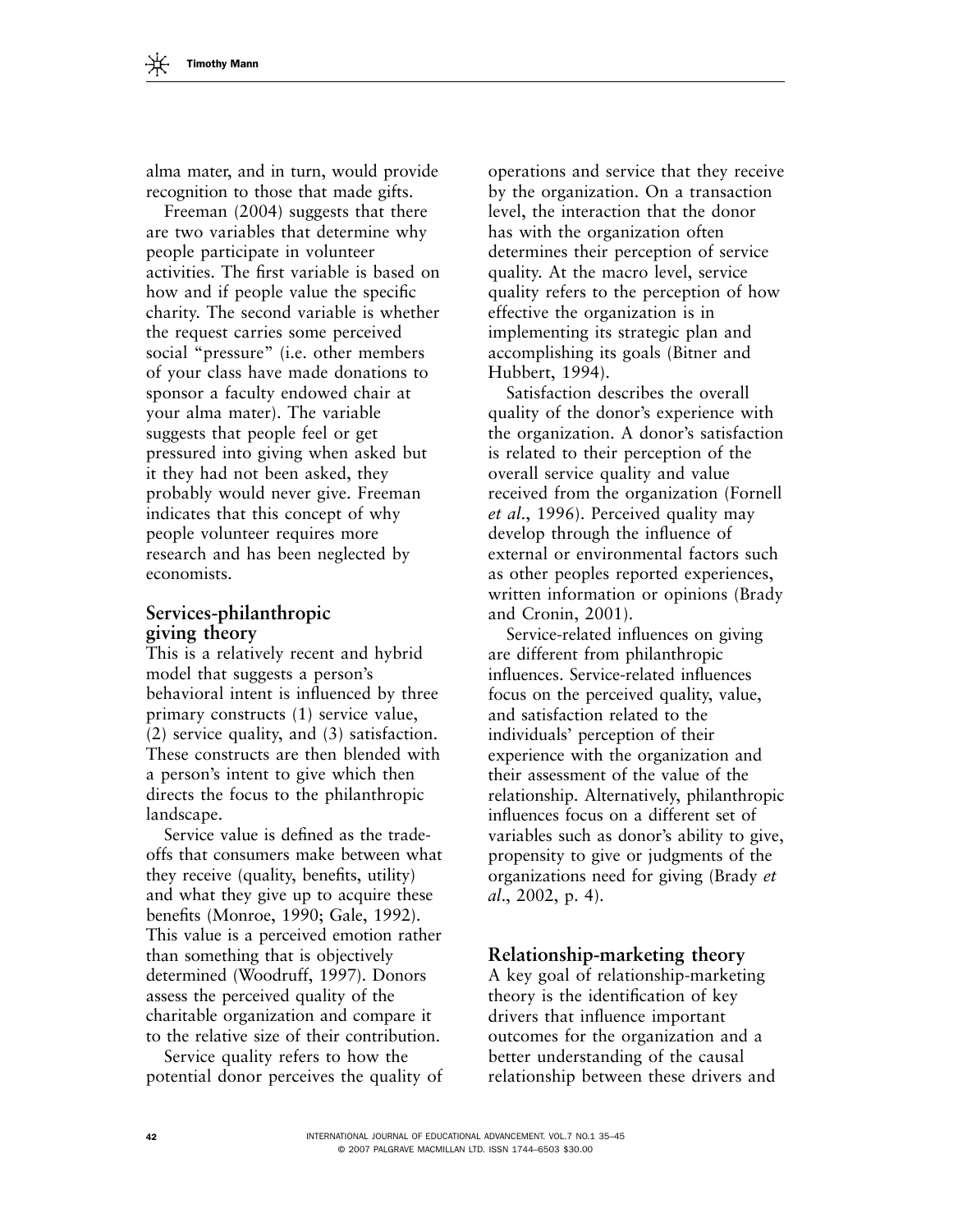outcomes ( Hennig-Thurau *et al*., 2002, p. 231). The basic premise of relationship-marketing theory is that customers vary in their relationships with an organization on a continuum from transactional to highly relational bonds (Garbarino and Johnson, 1999). Throughout the literature there have been a number of terms describing relationship-marketing including strategic partnering, strategic alliances, "friend-raising," and network organizations. Regardless of the term, the concept remains relatively constant. The focus is on cultivating and sustaining positive relationships between an organization and its key constituent groups. In the case of a college campus, those groups include alumni, governance, corporations, "friends," and foundations.

Communication is a key variable that impacts relationship-marketing. The greater the communication between the organization and the customer, the stronger the correlation between the development of closer relationships and the overall satisfaction of the parties involved (Cannon and Homburg, 2001; McAlexander and Koenig, 2001).

In a for-profit setting, relationshipmarketing activities are ultimately evaluated on the basis of the organization's profitability. In a nonprofit organization, the success of relationship marketing activities may be measured based on first time giving, repeat giving or overall participation in fund-raising efforts at all levels of the program. In either case, there are two constructs referred to in the marketing literature that are described as key relationship-marketing outcomes. These are (1) customer loyalty and (2) customer word-of-mouth

communication (Hennig-Thurau *et al.*, 2002 ). Customer loyalty focuses on a customer's repeat purchase behavior that is triggered by a marketer's activities. Customer word-of mouth communication is referred to as informal communication that takes place between a customer and others concerning the evaluation of goods and services. This can include relating pleasant, vivid, or novel experiences, or recommendations to others  $(Anderson, 1998, p. 6)$ . This form of communication is viewed as being very reliable and represents a powerful force in influencing future buying decisions, particularly when the service delivered is of high risk for the customer ( Sheth *et al*., 1999 ).

# **Conclusion**

It is important that advancement teams consider the theoretical context in order to sharpen and test their understanding of what motivates alumni to donate. Effective fundraising strategy, in its formative stages, should be securely grounded in a clear theoretical foundation. Such a foundation may vary based on the unique institutional culture and characteristics of each campus.

Connecting fund-raising strategy to a theoretical base is easily overlooked as senior leadership teams frequently turnover and quickly narrows their focus on campaign goals, fund-raising targets, or major prospects. Are alumni of College X motivated to make a donation because of how they identify with the reputation of the College? Do alumni of University Y make donations because they identify with an experience they had or a group of peers or program they are passionate about? Or, do alumni make donations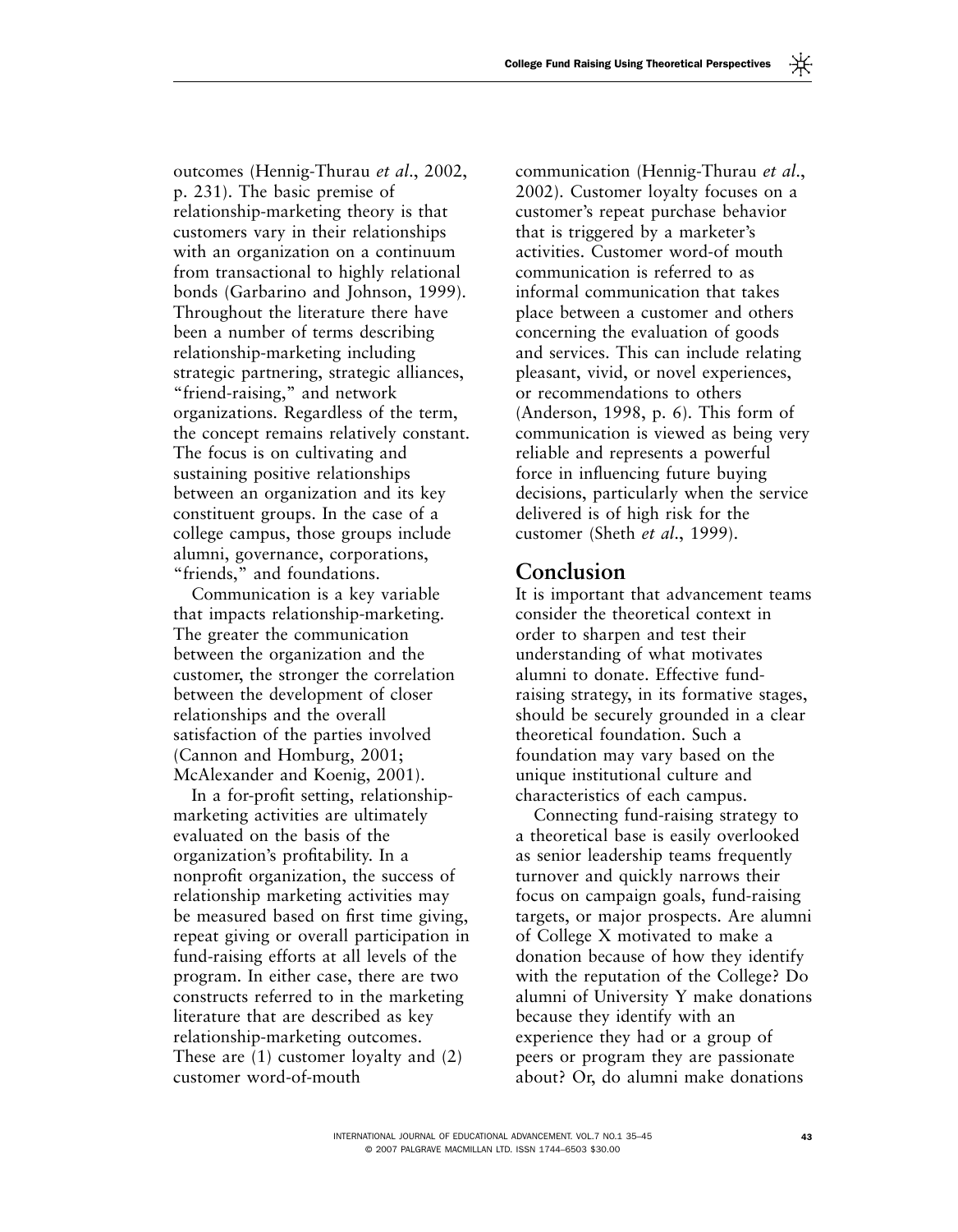because they feel a certain obligation or pressure to contribute. Responding to these questions should be facilitated in the context of theoretical perspectives that motivate people to be philanthropic.

Most colleges and universities are reliant on fund-raising efforts to pursue strategic initiatives and to balance operating budgets. The competition for each philanthropic dollar is greater than ever as nonprofit organizations become more effective and organized in their fund-raising efforts, as the number of nonprofit organizations increase and as more national or international " crisis " causes (September 11th, Tsunami relief, Hurricanes Katrina and Rita) organize and successfully garner private support from individual donors. With more complex and sophisticated competition, college and universities must focus on determining the most effective ways to connect with their alumni base to create a life long partnership.

## **Notes**

 $<sup>1</sup>$  This is a counter theory to the</sup> altruistic value of giving. This counter theory is referred to as the " warm glow giving" theory and states that social pressure, guilt, sympathy, or simply a desire for a warm glow may play important roles in the decisions of potential

donors (Andreoni, 1990).

<sup>2</sup> It has been suggested by Andreoni  $(1990)$  that using this theoretical model which relies on altruism as a key ingredient may lack predictive power.  $3$  It has also been argued by O'Reilly and Chatman  $(1986)$  that this proud parent phenomenon is an important factor in

supporting the well being of staff members who work for the organization. <sup>4</sup> Some research would argue that the prototypical labels or stereotypes are not reliable and therefore may be inappropriately relied upon in the theoretical context (see Hamilton, 1981).<br><sup>5</sup> Conversely, it has been noted that a

donor's inclination to make a gift is diminished if the object of philanthropy is already wealthy or the overall need does not appear to be significant as other potential needs (see Becker, A theory of social interactions, *Journal of Political Economy*, 1974).

#### **References**

- Anderson, E.W. (1998), "Customer satisfaction and word of mouth," *Journal of Service Research*, 1, pp. 5–17.
- Andreoni, J. (1990), "Impure altruism and donations to public goods: A theory of warm-glow giving," *Economic Journal*, 100, pp. 464-477.
- Ashforth, B.E. and Mael, F. (1989), "Social identity theory and the organization," Academy of *Management Review*, 14, 1, pp. 20-39.
- Becker, G.S. (1974), "A theory of social interaction," *Journal of Political Economy*, 83, 6, pp. 1063-1093.
- Bhattacharya, C.B., Hayagreeva, R. and Glynn, M.A. (1995), "Understanding the bond of identification: An investigation of its correlates among art museum members," Journal of *Marketing*, 59, pp. 46–57.
- Bitner, M.J. and Hubbert, A.R. (1994), "Encounter satisfaction versus overall satisfaction versus quality", in R.T. Rust and R. L. Oliver (eds.), *Service Quality: New Directions in Theory and*  Practice, Sage, Thousand Oaks, CA.
- Brady, M.K. and Cronin, J.J. (2001), "Some new thought on conceptualizing perceived service quality: A hierarchical approach," Journal of *Marketing*, 65, pp. 34-49.
- Brady, M.K., Noble, C.H., Utter, D.J. and Smith, G.E. (2002), "How to give and receive: An exploratory study of charitable hybrids," Psychology and Marketing, 19, 11, pp. 919-932.
- Brown, R., Condor, S., Mathews, A., Wade, G. and Williams, J. (1986), "Explaining intergroup differentiation in an industrial organization," *Journal of Occupational Psychology*, 59 , pp. 273-286.